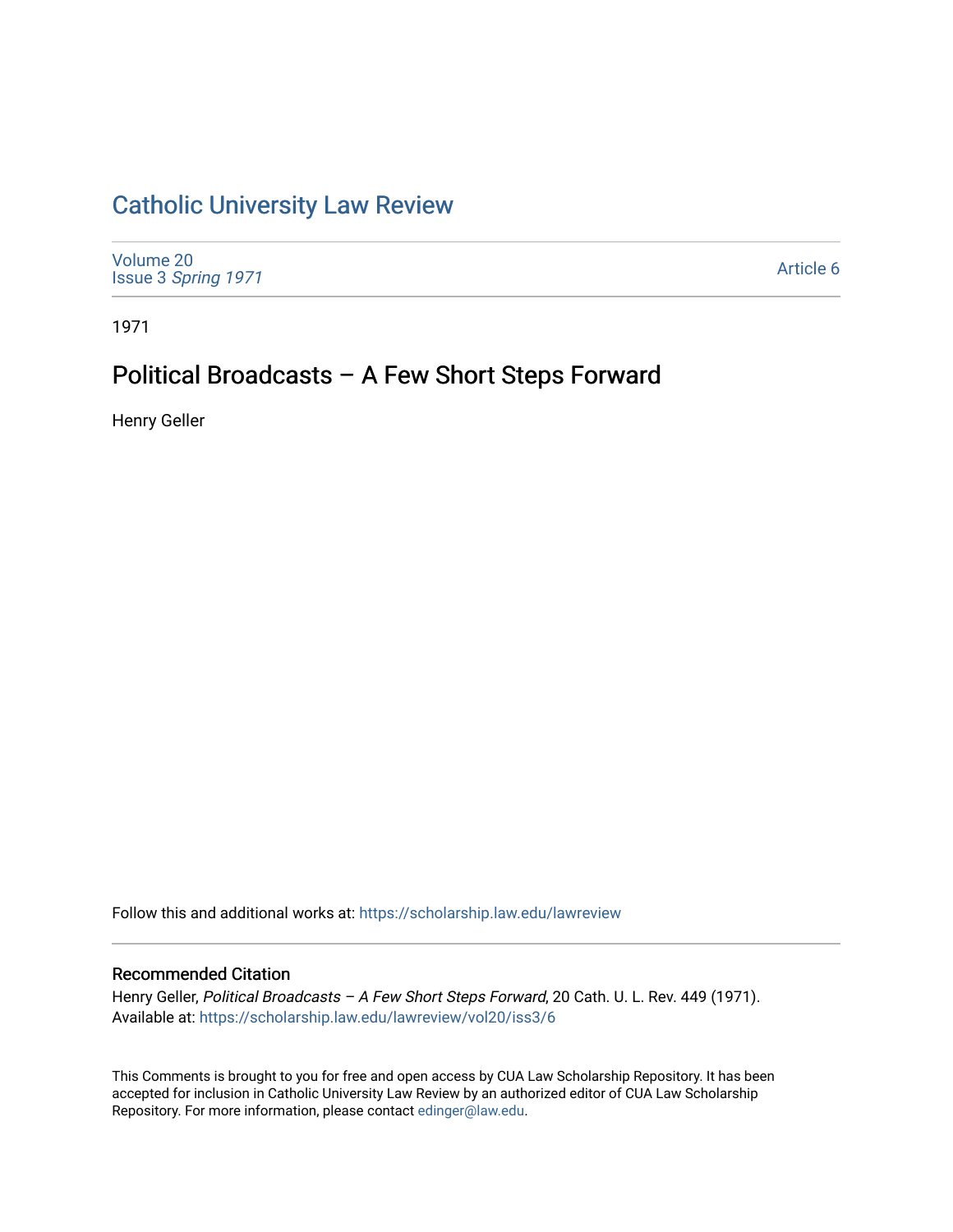## **Political Broadcasts-A Few Short Steps Forward**

### **Henry Geller\***

There is properly great concern over rising campaign costs. Broadcasting, particularly television, is the chief contributor to these escalating costs. Thus, the **FCC** reported that political broadcast expenditures reached new highs in 1968.<sup>1</sup> The broadcast industry reported charges of \$58.9 million for political broadcasting in 1968, 70 percent higher than the \$34.6 million reported in 1964, the previous comparable election year.<sup>2</sup> Television broadcasting accounted for \$38.0 million, or 64.5 percent of the total, while radio broadcasting showed charges of \$20.9 million or 35.5 percent of the total.

In the context of the presidential campaigns, it has been said:

When teleivsion first became a serious tool in political campaigning, it was expected to displace some of the money formerly spent on radio (just as radio had displaced some of the money spent on newspapers) rather than increase costs. But after 1952, when television emerged as a dominant form of communications in presidential campaigns, the estimated cost per vote took a sharp upward turn. From 19 cents in 1952, the cost per vote rose to 29 cents in 1960 and to 35 cents in 1964. In 1968 it jumped to 60 cents.

Many factors contributed to the big 1968 rise. Wallace's campaign alone added about 10 cents per voter. The consumer price index rose 12 per cent between 1964 and 1968. And

1. FCC, News Release No. 36,689, Aug. 27, 1970.

2. H.R. **REP.** No. 1347, 91st Cong., 2d Sess. 4 (1970). *See also Hearings on Review of Federal Communications Commission Activities-1969 Before the Subcomm. on Communications and Power of the House Comm. on Interstate and Foreign Commerce,* 91st Cong., 1st Sess. 39 (1969) (tables 1, 2.)

<sup>\*</sup> B.S. University of Michigan, 1943; J.D. Northwestern University School of Law, 1949; Member, Illinois and Michigan bars. Mr. Geller has been on the staff of the FCC since 1961 (as General Counsel up to September 1970, and since then as Special Assistant to the Chairman for Planning). This article was prepared in late 1970 and the views and recommendations expressed herein are those of the author and do not necessarily represent the views of the FCC.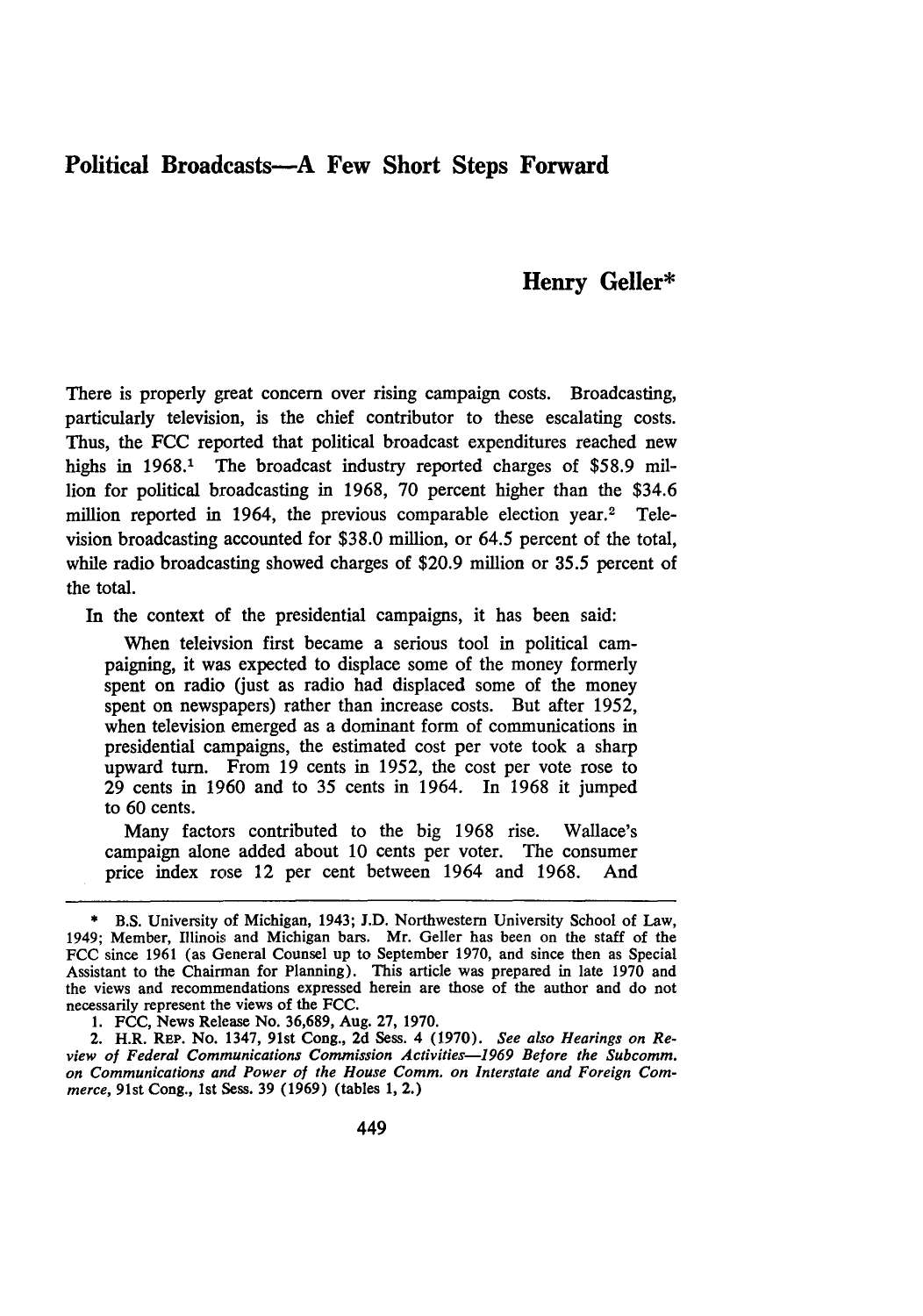parties made more use of costly new tools, such as computer technology and jet travel, in 1968. But no single one of these factors seems to have had television's explosive effect on the cost of each vote.

Candidates for public office use broadcasting because it offers unprecedented opportunities to reach the electorate-an electorate that is growing rapidly, growing beyond the power of candidates to reach by other means. Broadcasting requires candidates to raise large sums of money for buying time on the airwaves and for the production of programs using that time.<sup>3</sup>

When the matter is viewed in the context of a congressional race, it is equally serious. The following news item describes the cost of a congressional race a century ago:

Abraham Lincoln once told how it cost him 75¢ to run for Congress in 1846. He said:

"I made the canvass on my horse; my entertainment being at the house of friends, cost me nothing; and my only outlay was 75¢ for a barrel of cider, which some farm hands insisted I should treat to.  $\ldots$  ."<sup>4</sup>

Contrast that with this news item in 1964:

Representative Carl Elliott of Alabama, 16 years in Congress and for the last 4 years a member of the powerful House Rules Committee, leaves office at the end of this session faced with the problem of raising \$20,000 to pay outstanding campaign bills from his unsuccessful, state-wide primary race this past June.

His first primary race [16 years ago] cost \$12,000, of which, he said recently, \$7,500 was his own money.5

The night before the election Mr. Elliott decided that the only way to meet a last minute opposition charge was to go on television; it cost him \$15,000 and required him to mortgage his automobile. He lost the next day.

Clearly, this kind of experience—these rising costs—discourage many qualified people from entering the political arena. Some who do enter have to turn to special interest groups for their funds. It happens more and more that only the rich dare make the race.

All this is a far cry from the American dream. It clearly calls for remedial action. There have been drastic proposals put forward. There was, for example, the subsidy plan embodied in the Presidential Campaign Fund Act of 1966<sup>6</sup>—the now inoperative Long Act—which allowed the tax-

**<sup>3.</sup>** TWENTIETH CENTURY **FUND COMMISSION ON** CAMPAIGN **COSTS IN THE ELEC-TROmNc ERA, 1969** REPORT **10-11 (1969).**

<sup>4.</sup> Washington Post, Jan. **10,** 1965.

<sup>5.</sup> Washington Evening Star, Sept. **8,** 1964.

**<sup>6.</sup>** Pub. L. **89-809, 80** Stat. **1587, 26 U.S.C. § 6096; 31 U.S.C. §§ 971-73** (Supp. V., **1970).**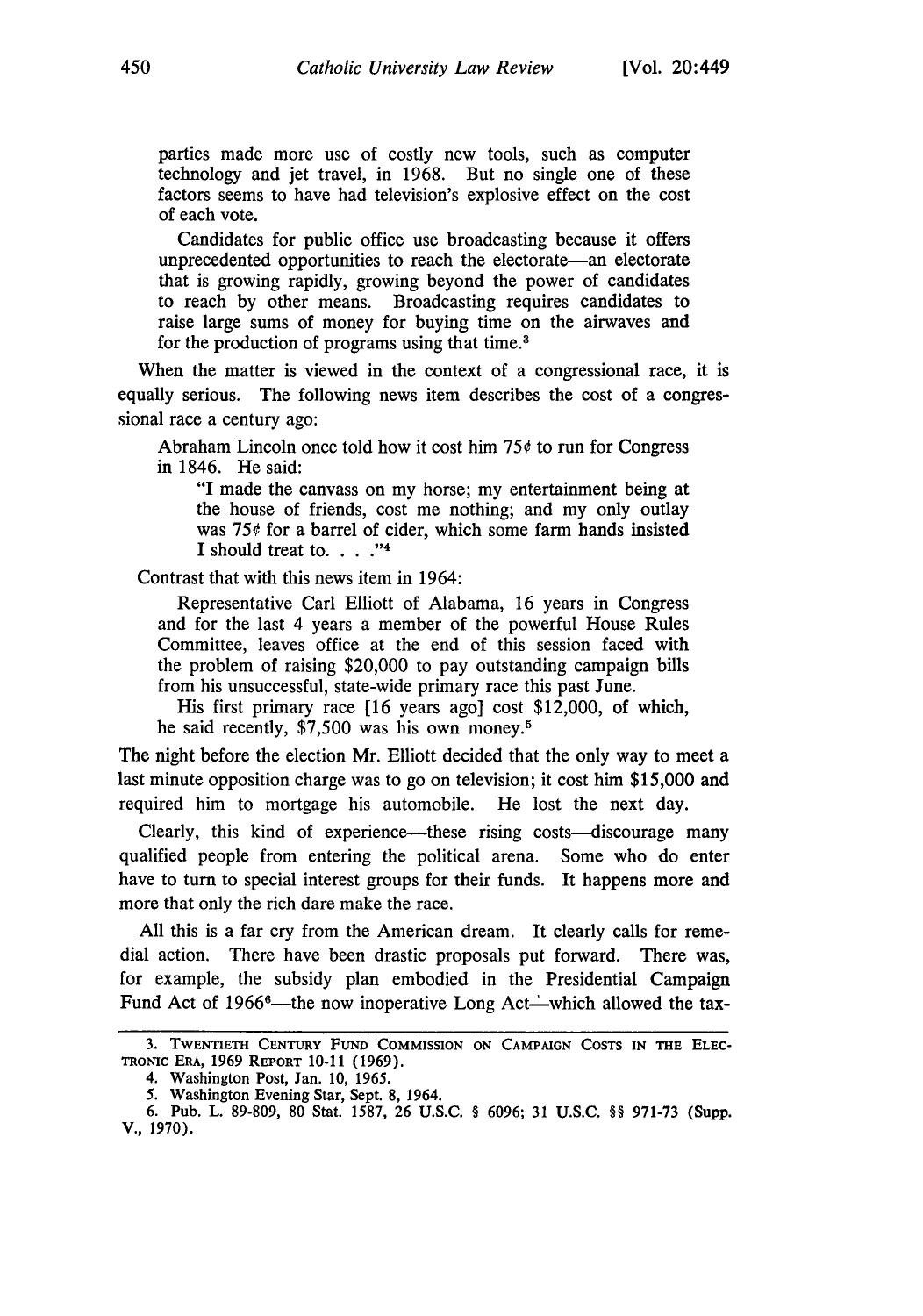payer to allocate one dollar from his federal income tax payment to a general campaign financing fund, disbursements from which would be made to national party committees in amounts determined by each party's share of the popular vote at the preceding presidential election.

There were the proposals put forth in 1969 by the Twentieth Century Fund's Independent Commission on Campaign Costs in the Electronic Era, which called on the federal government to create a new form of nationwide television and radio campaign broadcasts for presidential candidates, to be called "Voters' Time."<sup>7</sup> These programs would be presented in prime evening time simultaneously over every broadcast and community antenna facility in the United States during the 35 days before the election. Six 30-minute broadcasts would be allotted to candidates of major parties which had placed first or second in two of the three preceding elections. Candidates of parties on the ballot in three-quarters of the states accounting for a majority of electoral votes, which had won one-eighth of the votes in the preceding election, would receive two 30-minute program slots. And the candidate of a party meeting the three-quarters rule but not having obtained sufficient votes previously would be allowed one broadcast.

As an additional method of reducing the high cost of political campaigning and as an encouragement to voter participation, the Commission also proposed that taxpayers receive federal income tax relief for their campaign contributions. They could take either a credit up to \$25 (\$50 on a joint return) equal to one-half the amount of their contributions to legally qualified candidates in general elections for federal office or a deduction from their total taxable income for their contributions up to \$100.8

There are other sweeping reforms that could be examined in this field. The British practice of allocating set blocks of free television time to the political parties to be used as they wish, is one example of such reform; another is the proposal of former FCC Chairman E. William Henry to amend the Internal Revenue Code to permit broadcasters to deduct from their taxable income not only out-of-pocket costs of free political broadcasts (which are now deductible) but some portion of the profits which are thereby sacrificed.

However, it is not my purpose in this article to discuss these broad reforms. Rather I will focus here on more modest reforms which, because they are more modest, can hopefully be more readily achieved. Even these modest proposals face difficult hurdles, in view of congressional and executive reluctance to make revisions in this sensitive area affecting political lives, in-

**<sup>7.</sup> TWENTIETH** CENTURY **FuND COMMISSION ON** CAMPAIGN **COSTS IN THE ELEC-**TRoNIC ERA, 1969 REPORT, 10-12 (1969).

**<sup>8.</sup>** *Id.*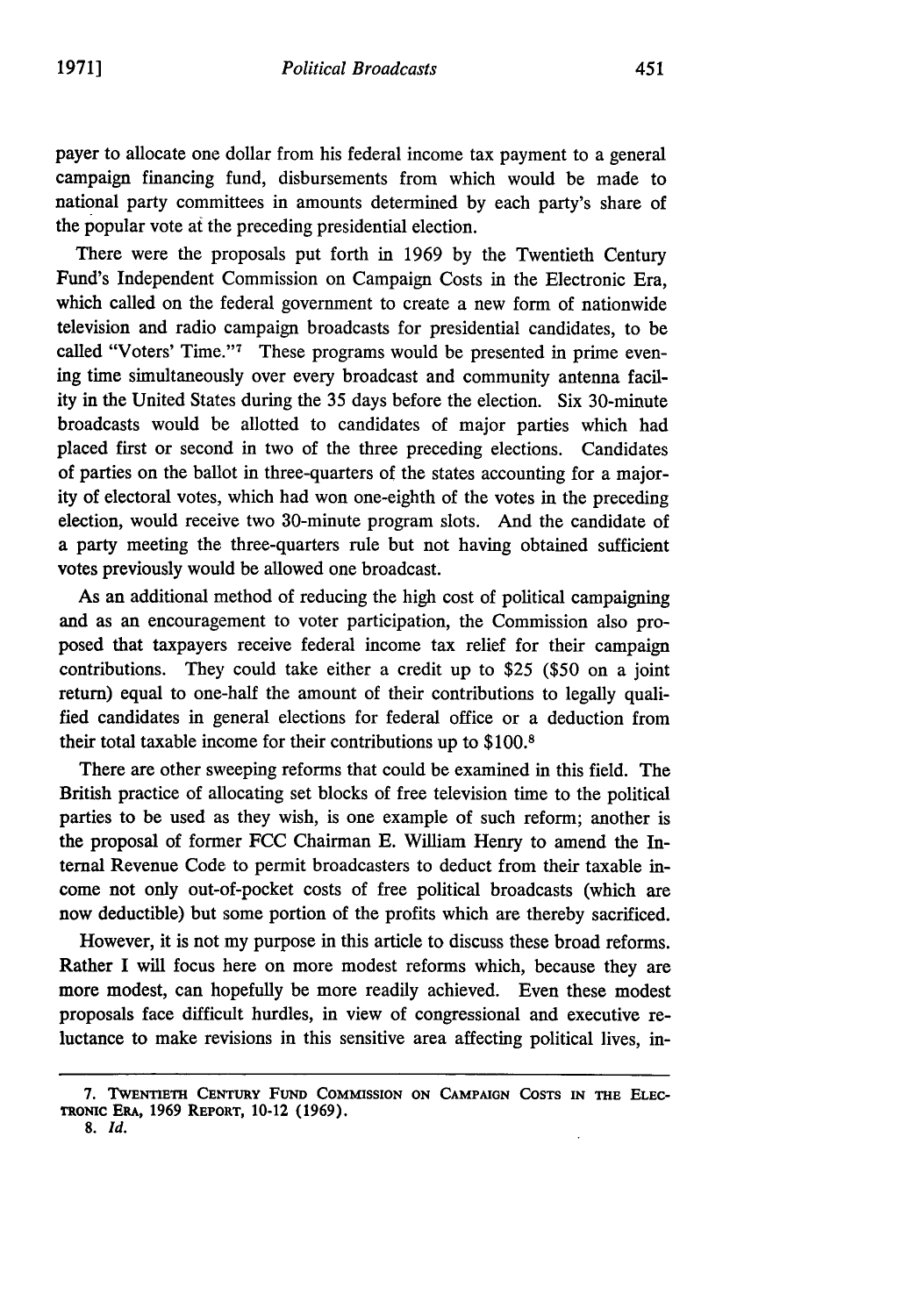cluding of course those of the incumbents.

There are basically two types of political broadcasts. The first is that provided by the licensee, as broadcast journalist, in his newscasts, documentaries, on-the-spot coverage of news events, and news interviews. The second type of political broadcast programming is the presentation of the issues by the candidate himself, in his own language rather than through the editorial selectivity of the broadcast journalist. In other words, it is the candidate's use of the broadcast as an electronic speaking platform or soapbox.<sup>9</sup> I will discuss the modest reforms which I propose in the context of these two broad classifications of political broadcasts.

#### *Broadcast Journalistic Coverage of Political Campaigns*

Broadcasters received considerable leeway in the area of political campaigns with the enactment of the 1959 amendments<sup>10</sup> to Section 315 of the Communications Act of 1934,<sup>11</sup> overruling the crippling effect on broadcast journalism of the FCC's *Lar Daly* decision.<sup>12</sup> The Commission there held that *every* appearance of a candidate on a broadcast station is a use, entitling rival candidates to equal opportunities.<sup>13</sup> Thus, if the licensee presented a clip on the evening news of the mayor welcoming a visiting dignitary at the airport or cutting a ribbon to open a new highway, and if the mayor was then a candidate for re-election, then the licensee owed equal time to rival candidates.14 Whatever the merits of the *Lar Daly* decision, it clearly called for congressional revision, if broadcast news was to discharge its important function. A news medium cannot operate effectively if every time it presents a film clip of one candidate, it must exactly balance this with a clip

*<sup>9.</sup> Hearings on H.R. 13721, H.R. 13722, H.R. 13751, H.R. 13752, H.R. 13935, H.R. 14047, H.R. 14511, and S. 3637 Before the Subcomm. on Communications and Power of the House Comm. on Interstate and Foreign Commerce,* 91st Cong., **2d** Sess. 7-8 (1970) [hereinafter cited as *1970 House Hearings].*

<sup>10. 47</sup> U.S.C. §§ 315(a)(1)-(4) (1964).

<sup>11.</sup> Id. *§* 315 (1964).

<sup>12.</sup> Ruling to Lar Daly, 40 **F.C.C.** 316 (1960).

<sup>13.</sup> *id.*

<sup>14.</sup> The Department of Justice urged the Commission that when a station prepared its own film clips, the candidate was not "using" the station's facilities; rather, the sta**tion** was in full control and it alone was "using" the facilities. Thus, it might select as news a segment that was most embarrassing to the candidate-yet the Commission would require equal opportunities for his rival.

Furthermore, it would often be necessary to present not just one rival but perhaps several. Thus, in the **1960** presidential election, there were on the ballots in the several states 14 different candidates for the Office of President. *See* **S. REP.** No. **751,** 91st Cong., **2d** Sess. **3 (1970).** In 1964, at least eight major and minor parties qualified presidential candidates for appearance on state ballots; in **1968,** the figure was nine. Broadcast news journalists could never present a film clip showing one candidate for the presidency, if the consequences were to afford precisely equal time to several other candidates.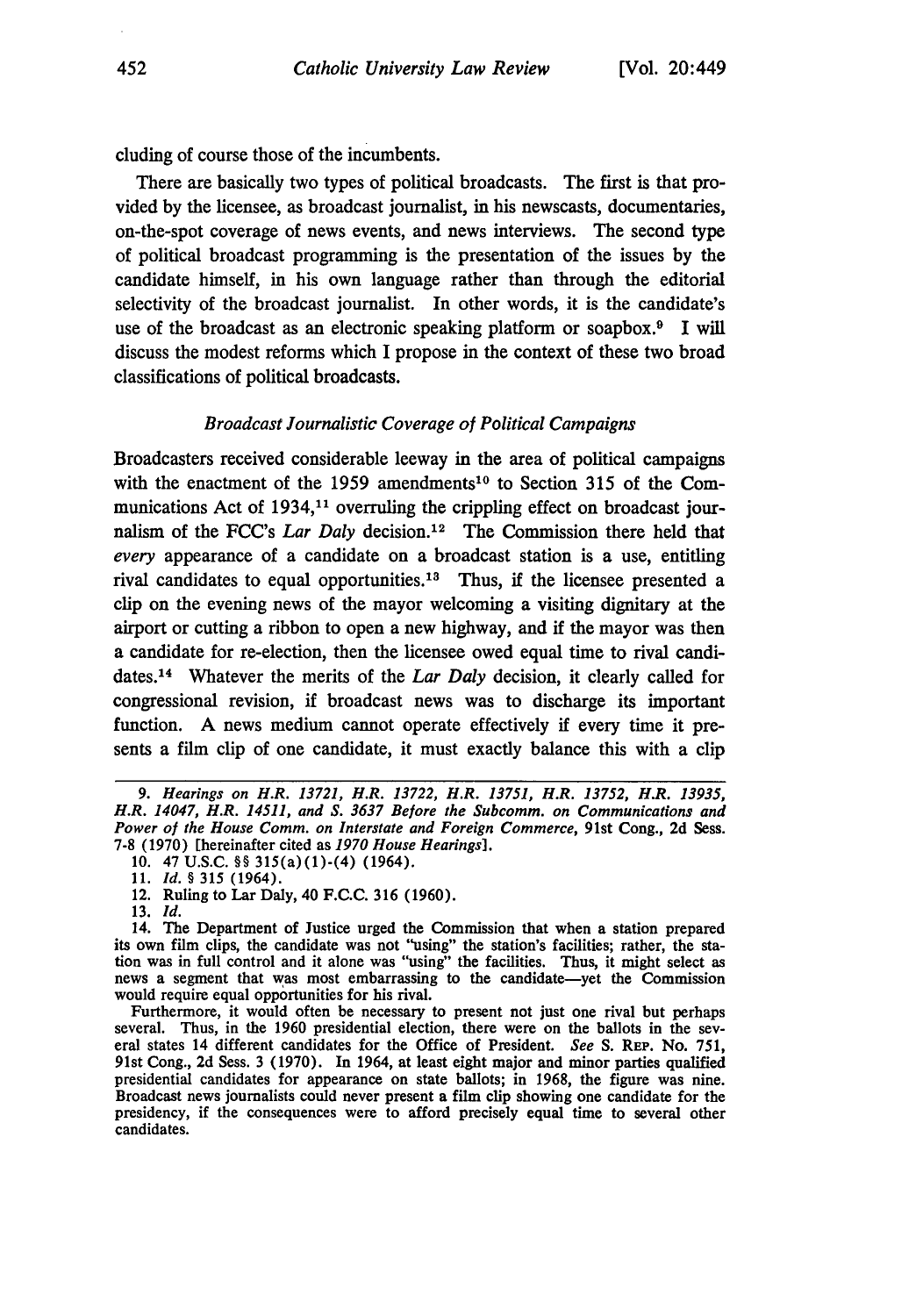#### of all his rivals. <sup>15</sup>

In light of these considerations, Congress exempted from the equal opportunities provision appearance of candidates on four news-type programs: **(1)** bona fide newscasts; (2) bona fide news interview shows; **(3)** bona fide news documentaries (if the appearance of the candidate is incidental to presentation of the subjects covered); and (4) on-the-spot coverage of bona fide news events (including political conventions and activities incidental thereto).<sup>16</sup> The fairness doctrine, rather than equal opportunities, was made applicable to these situations.<sup>17</sup>

As the legislative history makes clear,<sup>18</sup> the common thread of these exemptions is that they are news programs under the control of the licensee. Further, Congress made clear what it meant **by** the term "bona fide." In **all** cases, the program was not to be designed to advance the candidacy of any individual;<sup>19</sup> in the case of the news interview show, it must be a regularly sceduled program under the licensee's control.<sup>20</sup>

The Commission has generally given these remedial amendments a broad interpretation.<sup>21</sup> The one exception is the puzzling fourth category, on-thespot coverage of bona fide news events. $22$  Clearly, this provision cannot

**18.** *See* S. REP. No. 562, 86th Cong., 1st Sess. (1959). "It should be noted that the programs that are being exempted in this legislation have one thing in common; they are generally news and information-type programs designed to disseminate information to the public and in almost every instance the format and production of the program is under the control of the broadcast station, or the network in the case of a network program." *Id.* at **11.**

**19.** H.R. REP. No. **802,** 86th Cong., 1st Sess. 5-7 (1959).

20. Thus, the Conference Report states:

The intention of the committee of conference is that in order to be considered "bona fide" a news interview must be a regularly scheduled program. It is intended that in order for a news interview to be considered "bona fide" the content and format thereof, and the participants, must be determined **by** a station and by the network; and the determination must have been made **by** the station or network, as the case may be, in the exercise of its "bona fide" news judgment and not for the political advantage of the candidate for public office.

H.R. REP. No. 1069, 86th Cong., 1st Sess. 4 (1959).

21. *See* **35** Fed. Reg. 13048, 13052-57, Pt. III c. (1970).

22. 47 **U.S.C.** § 315(a) (4) (1964).

*<sup>15.</sup> See* Committee for the Fair Broadcasts, 25 F.C.C.2d 283, 292 (1970).

<sup>16. 47</sup> U.S.C. §§ 315(a)(1)-(4) (1964).

**<sup>17.</sup>** The fairness doctrine requires a licensee to afford a reasonable opportunity for the presentation of contrasting viewpoints whenever he allows his facilities to be used to air a controversial issue of public importance. Since "reasonable opportunity" and "controversial issue" do not lend themselves to precise definition, there is considerably more room for discretion on the part of the licensee under the fairness doctrine than under the equal opportunities requirement. *See* NATIONAL AssocIATION **OF** BROADCAST-Eass, POLrrICAL **BROADCAST** CATECHISM **AND THE FAIRNESS DOCMNE** 21 **(1968).** *See also* **19 CATHOLIC U.L.** REV. 255, 256 (1969).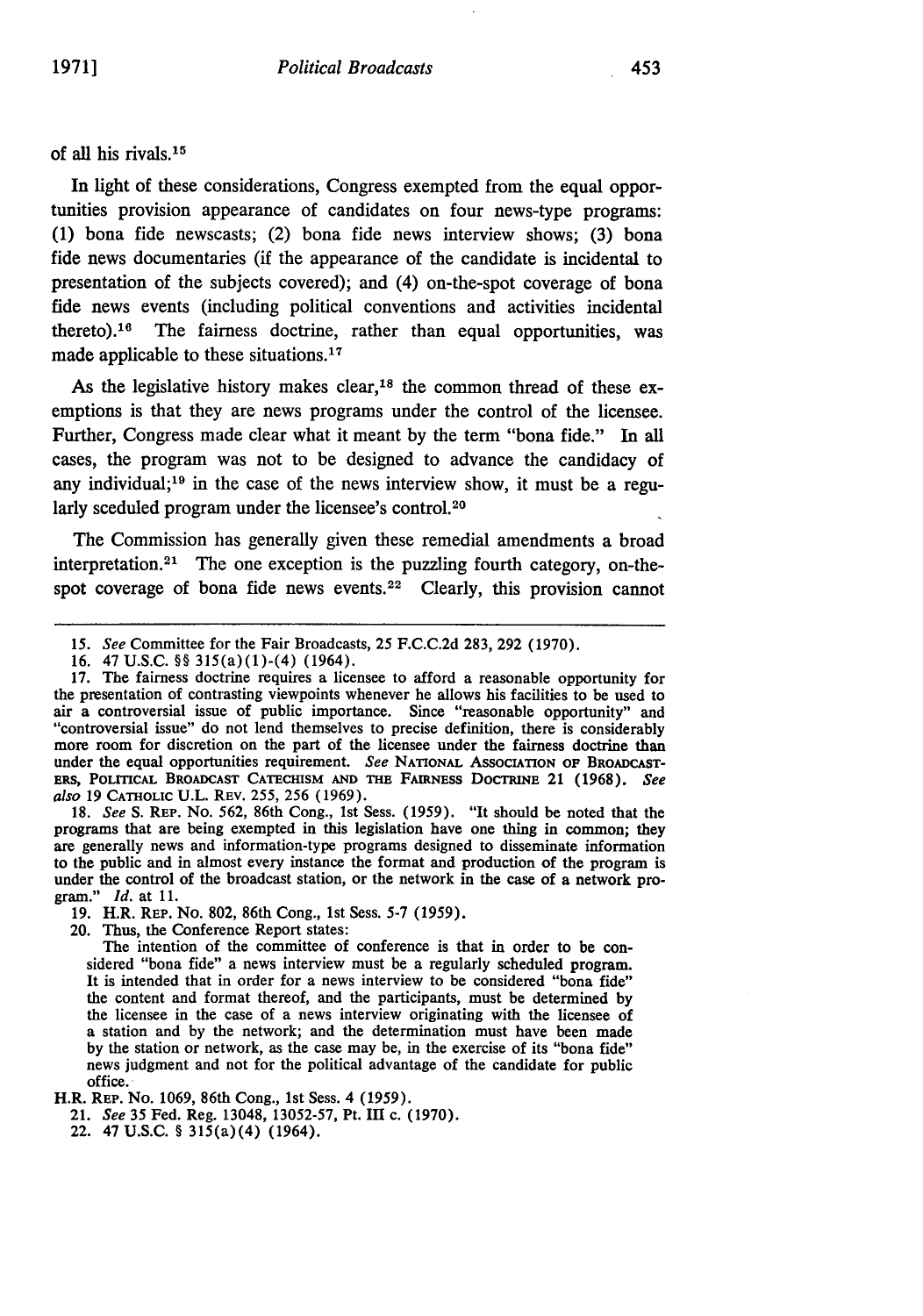be given a broad or literal interpretation, for if it were, there would be nothing left of the "equal opportunities" requirement of Section 315. The licensee, for example, could film a farm or foreign policy speech of a presidential candidate, and call it "on-the-spot" coverage of a bona fide news event. Congress, we know, made no provision for exemption from the equal opportunities requirement of debates between candidates; witness the necessity of the passage of the 1960 suspension law to facilitate the Kennedy-Nixon debates. <sup>23</sup>**If** the bona fide news event exemption were given a broad interpretation, the licensee could call a debate a news event (which it certainly is) and then send some cameras to cover it. The Commission has therefore refused to give this category a broad construction.<sup>24</sup>

These 1959 amendments have worked fairly well in facilitating broadcast journalistic coverage of political campaigns. But there are relatively modest inprovements which could be made and which would permit broadcasters to do a more effective job, contribute greatly to an informed electorate, and reduce the mounting costs to candidates of broadcast time.

First, I suggest that consideration be given to the establishment of a fifth exempt category: bona fide news programs in which at least two candidates appear in debate or back-to-back discussion of issues to be specified by the licensee. Such programs would fit the mold for exemptions. They are clearly bona fide when two or more candidates must appear, either to debate or to discuss the issues; they would make a worthy contribution to informing the electorate, since the joint appearance would insure a large audience. Finally, such a series of programs would give the candidates much needed free access to television.

There is another revision which should be considered. The 1959 amendments are too restrictive in some respects; they do not allow for innovative efforts which fit the essential purpose of the amendments but not the itemized list now in Section 315(a). An example of a restrictive interpretation of the amendments can be seen in the Commission's recent ruling on the National Educational Television program, "The Advocates."<sup>25</sup> This is a very worthwhile news program, designed to illuminate some important issue by having two lawyers, one for each side, present their own witnesses and crossexamine opposing witnesses. Since the leading spokesmen for some viewpoint might often be a public official, the producers sought a ruling that the appearance of such an official when he was running for re-election would not subject licensees to the necessity of affording equal opportunities to all

**<sup>23.</sup>** Pub. L. **86-677,** 74 Stat. 554 **(1960).**

**<sup>24.</sup>** See, e.g., Ruling to Robert H. Wyckoff, 40 F.C.C. **366** (1962).

<sup>25.</sup> **23 F.C.C.2d** 462 **(1970).**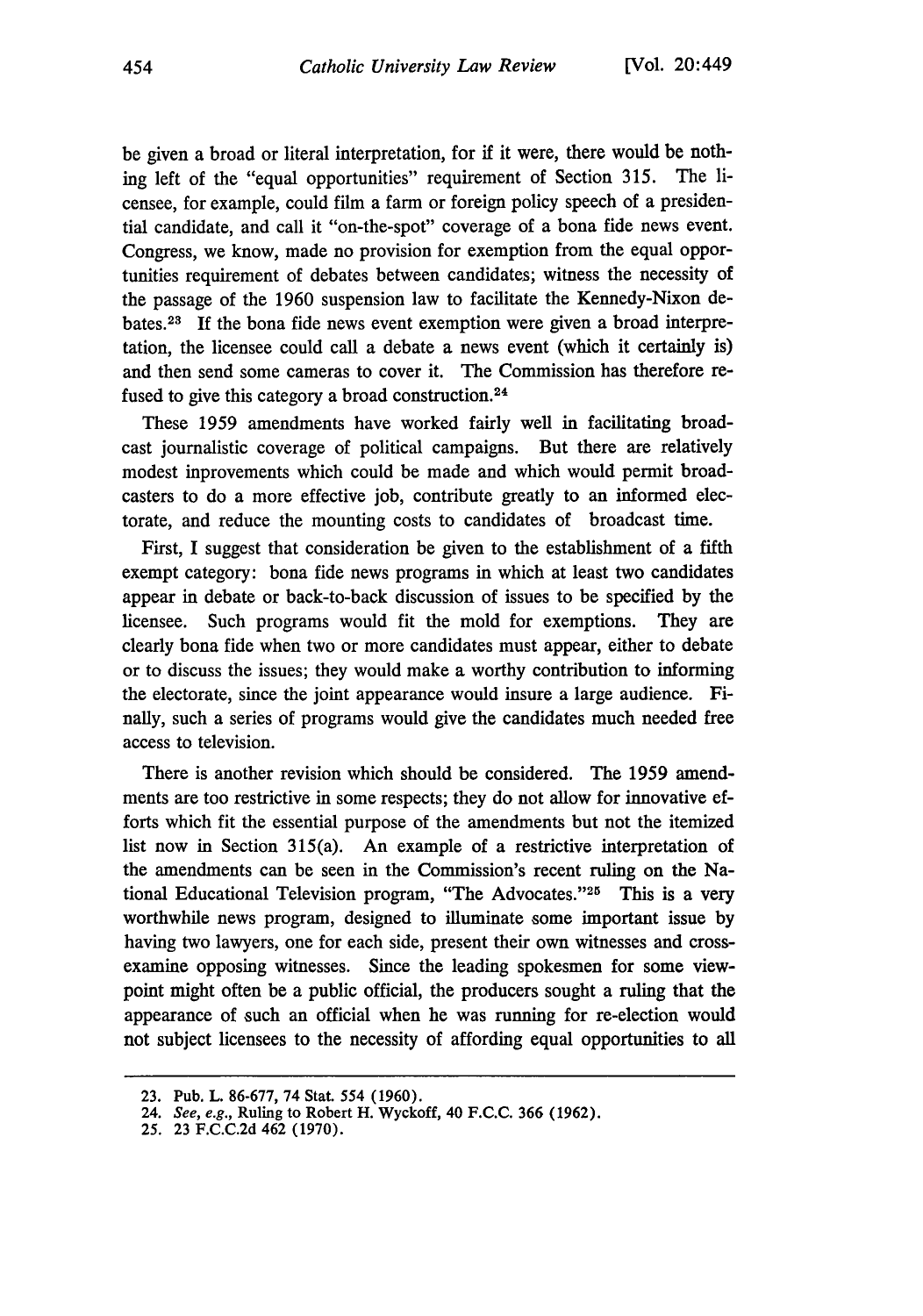455

rivals. It was argued chiefly that the program was a "bona fide news interview."26

The Commission found that the program did not come within the 1959 exemption. It pointed out that there is, understandably and properly, cooperation between the lawyer-interviewer and his witness; his questioning is designed to present the best possible argument in favor of his side of the issue. Therefore, the program simply did not fit the clear prescriptions set out in the legislative history.27

At the same time, the Commission recognized that programs such as "The Advocates" should be exempt. Thus, Chairman Burch, in testifying recently before the House Subcommittee on Power and Communications, suggested "some further remedial [legislative] changes so as to accommodate innovations in this news area which are of a bona fide nature-that is, programs that do not technically fit the 1959 exemptions but which are regularly scheduled, under the control of the licensee, and designed to illuminate some issue of importance rather than to promote the candidacy of any person."28

The following would remedy this situation: addition to the present list of exemptions found in Section 315 (a).

- **(5)** any other program of a news or journalistic character-
	- (i) which is regularly scheduled; and
	- (ii) in which the content, format, and participants are determined **by** the licensee or network; and
	- (iii) which explores conflicting views on a current issuse of public importance; and
	- (iv) which is not designed to serve the political advantage of any legally qualified candidate.

The foregoing revisions would require legislation. But there is a step which the networks or licensees can take, without further legislation, and it would put them in a much better position to present major candidates in future elections, without having to worry about equal time to many minor party candidates. Broadcasters could devise a regularly scheduled news in-

27. *See* notes 18-20 *supra,* and accompanying text.

<sup>26.</sup> *See* 47 U.S.C. § 315(a)(2) (1964). *See generally* Telegram to David Dichter, 15 F.C.C.2d 95 (1968), Telegram to Mr. Kenneth Kleindert, 40 F.C.C. 427 (1964), Letter to Hon. Frank Kowalski, 40 F.C.C. 335 (1962), Letter to Hon. Russell B. Long, 40 F.C.C. 351 (1962), Telegram to Socialist Worker's Party, 40 F.C.C. 322 (1961), Letter to Mr. Lar Daly, 40 F.C.C. 311 (1960), Telegram to Mr. Joseph A. Schaefer, 40 F.C.C. 303 (1959), Letter to Mr. Andrew J. Easter, 40 F.C.C. 307 (1960).

<sup>28.</sup> *See Hearings on H.R. 18721 and S. 3637 Before Subcomm. on Communications and Power of the House Interstate and Foreign Commerce Comm.,* 91st Cong., 2d Sess. 8 (1970).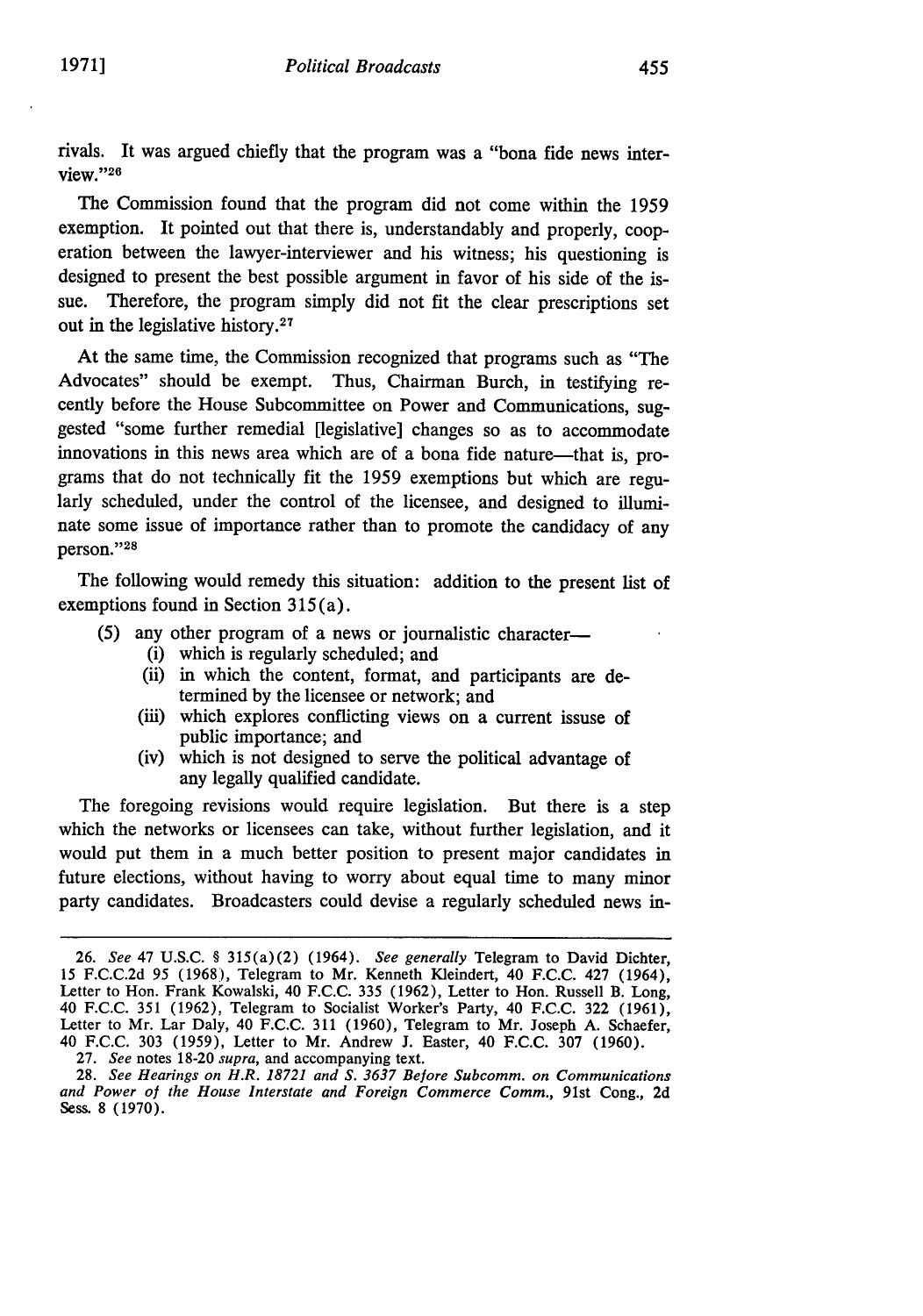terview show, with the broadcasters controlling who appears (i.e., guests and interviewers). If in the licensee's news judgment it were warranted, the program could be expanded to an hour and presented in prime time, with either joint or back-to-back appearances of guests. For example, NBC could establish a pattern with "Meet the Press"<sup>29</sup> of occasionally presenting the show in prime time Sunday night, with two guests, appearing either jointly in a one-hour segment or back-to-back in two half-hour segments. Thus, at the time of the Cambodian crisis, NBC might have presented an administration spokesman and a leading opponent. Then, during election periods, it could present the presidential and vice-presidential candidates in a series of joint or back-to-back appearances in prime time.

I do not guarantee that such programs would be exempt under Section  $315(a)(2).^{30}$  Only a Commission or court ruling could settle the matter definitively. But it seems to me that strong arguments could be advanced in favor of exemption. The program would be bona fide: it would not be designed to advance the candidacy of any person; it would be wholly under the control of the licensee; and it would be regularly scheduled—that is, presented every week with the only variation being that on occasion, because of the licensee's judgment that the subject is particularly newsworthy, it would be broadcast in prime time. Since the 1959 legislation has a broad purpose of facilitating broadcast journalism's function of informing the electorate, surely the fact that a program like "Meet the Press" is presented at times in prime time, when it can reach a larger audience, does not run counter to the legislative history or purpose but rather promotes that purpose.

In short, if the networks were willing to present these new interview programs in prime time often enough to establish the bona fide nature of the scheduling pattern, it would mean that during the presidential elections they could be an effective national forum for presentation of the major candidates, either jointly or back-to-back in a weekly *evening* series dealing with the great issues of the campaign. While the foregoing example is directed to the networks and national campaigns, it is of course equally applicable to state or local campaigns and an individual station's news interview programs. This kind of program would offer the best chance of providing a needed national or local forum; certainly, it should be given careful consideration **by** the networks and licensees.

#### *Use of Station Facilities by Candidates*

**I** turn now to the second basic type of political broadcast, the presentation of

**<sup>29.</sup>** See Letter to Andrew **J.** Easter, 40 **F.C.C. 307 (1960).**

**<sup>30.</sup>** See cases cited supra note **26** on the exemption question.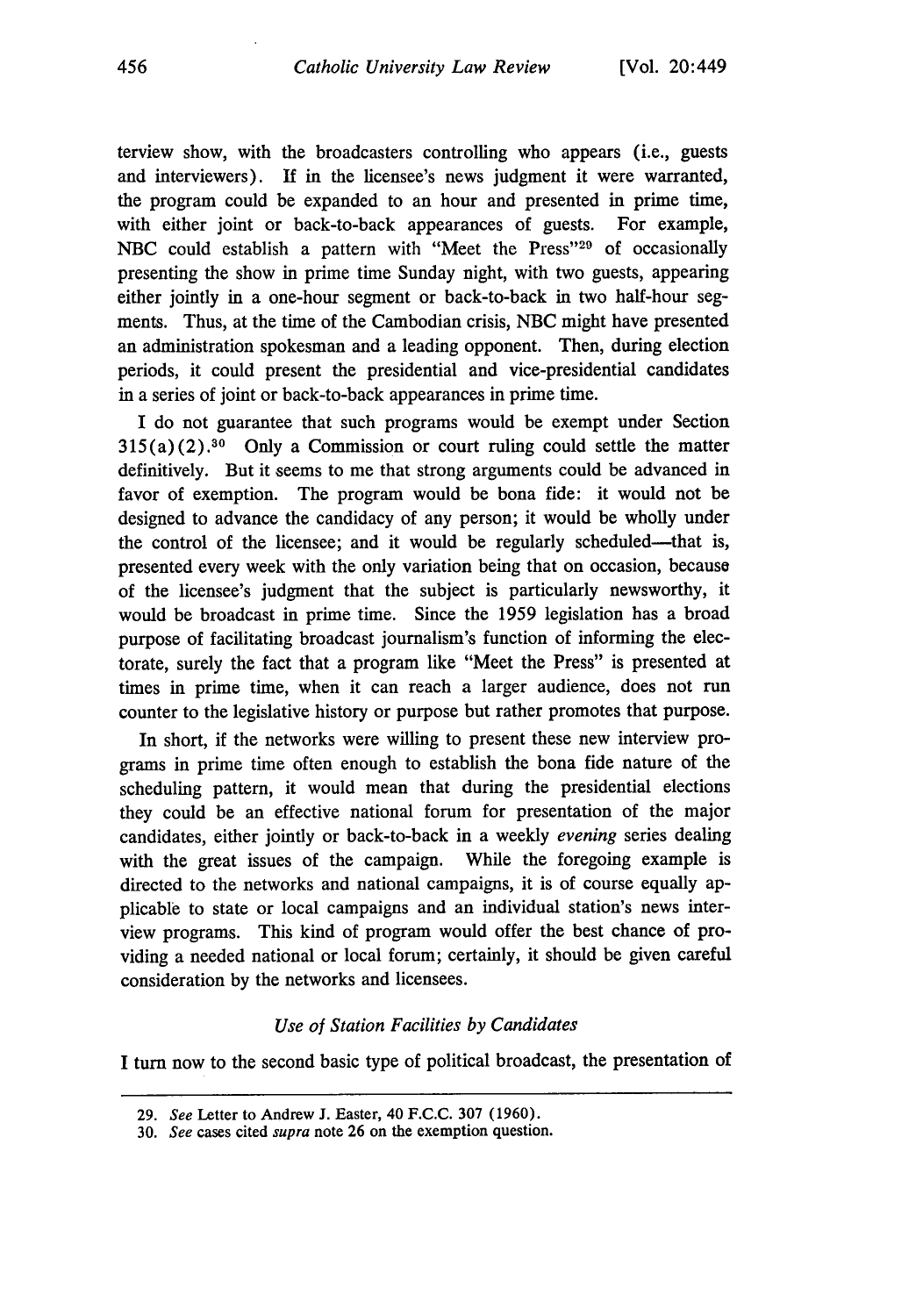issues **by** the candidate himself, uncensored **by** the licensee. The most important modest step which can be taken here involves revision of the present equal opportunities provision of Section 315.

The problem is both well known and easily solved. Broadcasters are deterred, it is claimed, from affording free time to candidates in important races because of the equal time requirement, the necessity to put on several minor party candidates in whom the public has no interest. Whatever the merits of this argument generally, it is clearly correct as to presidential campaigns. The 1960 suspension of the equal opportunities requirement establishes this. <sup>31</sup>

For the 1960 general election, the three television networks donated over 39 hours of broadcast time to candidates for public office, while for the 1964 and 1965 elections (when the equal opportunities provisions were fully applicable) they gave less than 7-1/2 hours. Moreover, the 1960 suspension made it possible for 115 million Americans to see or hear the "Great Debates." The four debates assembled the largest audience ever to view two men contending for the presidency.<sup>32</sup>

The problem is thus obvious. The equal opportunities requirement poses no problem as to paid time. But as to free time, it inhibits affording time to major party candidates in national campaigns. It does *not* work to the advantage of the fringe party candidates. The broadcaster simply does not afford any free time, so that no one gains—not the fringe party candidates, not the major party candidates who face mounting TV costs,<sup>33</sup> and not the public which is precluded from seeing broadcasts which could make them better informed. Clearly, the equal opportunities requirement works counter to the "profound national commitment that debate on public issues should be uninhibited, robust, and wide-open."<sup>34</sup>

The obvious solution, one might think, is to repeal the equal opportunities requirement. Certainly this is indicated for presidential and vice-presidential campaigns, since the 1960 suspension worked so well. The Commission received no substantial fairness complaints against the broadcasters. The networks treated the candidates fairly.<sup>35</sup> I would note that such campaigns are in a spotlight, and that it is most unlikely that a network or broadcaster would seek to treat them in a one-sided fashion.

The Ninety-first Congress did move to repeal the equal opportunities provision with respect to presidential and vice-presidential races in S. 3637.

<sup>31.</sup> *See* note 23 *supra,* and accompanying text.

<sup>32.</sup> H.R. REP. No. 1347, 91st Cong., 2d Sess. 3 (1970).

<sup>33.</sup> *1970 House Hearings* at 9.

<sup>34.</sup> New York Times Co. v. Sullivan, 376 U.S. 254, 270 (1964).

**<sup>35.</sup>** *1970 House Hearings* at 3.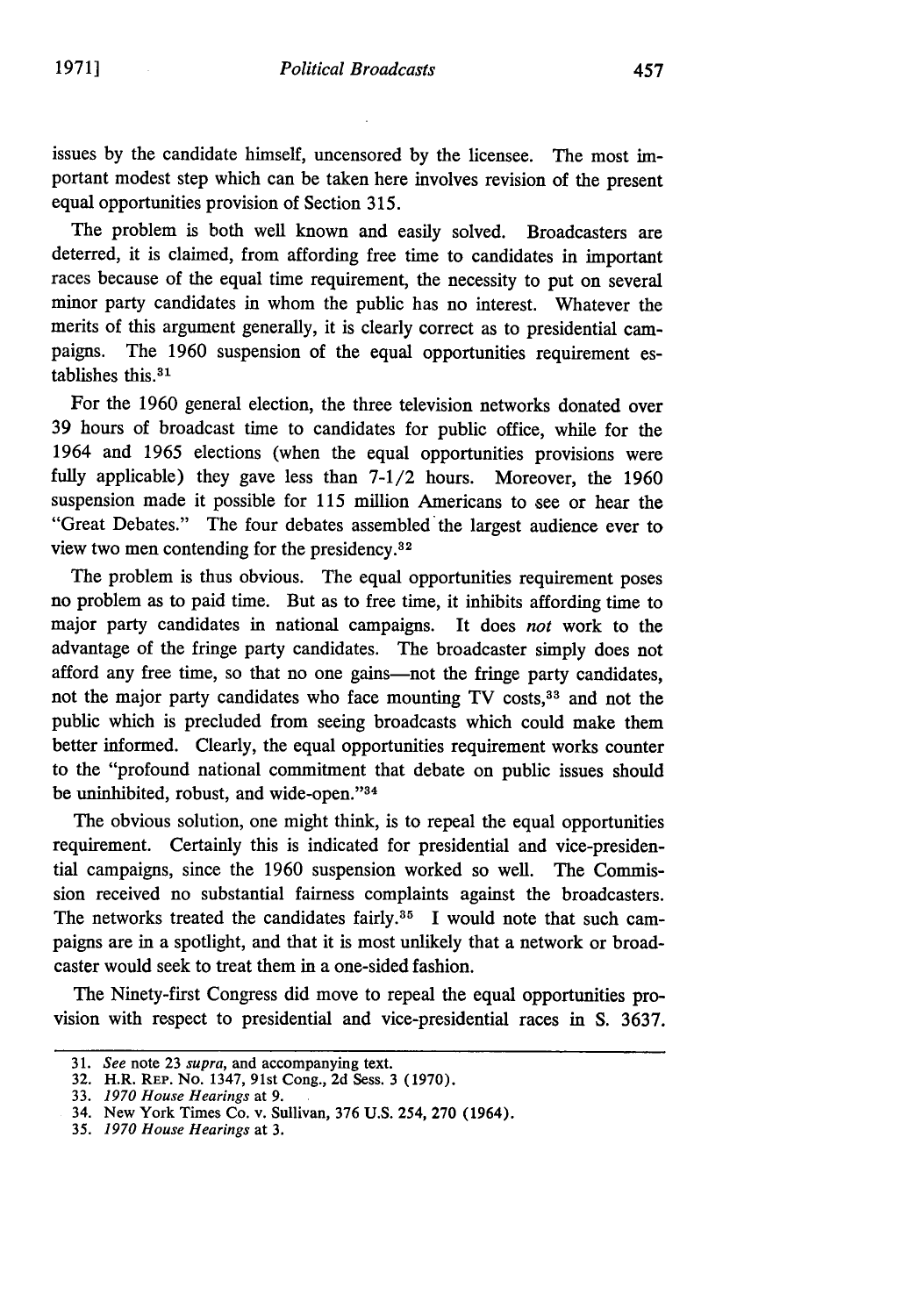Although the President did not disagree with this action, the revision died with his veto directed to the other portions of the bill, particularly those dealing with campaign spending limitations. Congress could, nevertheless, seek to enact this one reform alone. It is certainly important enough to warrant such special attention, in view of the importance of the presidency to the nation.

However, I would suggest a more general approach which would encompass all races and not just the presidency.<sup>36</sup> I am not advocating repeal of the equal opportunities clause generally. First, I do not regard that approach as a modest step. It is, in my opinion, virtually impossible to persuade Congress to this point of view, for all these other races do not share the presidential spotlight, and Congress does not appear willing to trust every broadcaster to afford virtually equal treatment without the pressure of the "equal opportunities" provision. Second, the Commission is, I believe, correct in its opposition on administrative grounds.<sup>37</sup> It is one thing for the Commission to handle complaints as to the presidential campaign under the fairness doctrine. It is another thing for the Commission to attempt to process many complaints in all races, national or local, under a more general standard, and to render speedy decisions before the election makes the matter moot.

In any event, there is an alternative which would be just as effective in affording free time to major party candidates, and yet would not be objectionable to Congress or the Commission. I refer to proposals to apply the *equal opportunities* requirement, with respect to free time given in general partisan elections, only to candidates of parties which have met some minimal standard of significance. A candidate of a new party could meet this minimal standard by registering a specified number of signatures on petitions. The *fairness doctrine* would be applicable to all other fringe party candidates. Such legislation should, of course, define major candidates very broadly so as to include any significant candidate such as Henry Wallace, the candidate of the Progressive Party in 1948, Strom Thurmond of the Dixiecrats in 1948, or George Wallace of the American Independence Party in the last election.<sup>38</sup> In short, I would urge the selection of a numerical figure which will insure equality to any candidate who had significant public support, regardless of what his chances of winning might be.

One example of this kind of proposal is that put forward by the Commis-

<sup>36.</sup> *See, e.g.,* H.R. REP. No. 1347, 91st Cong., 2d Sess. 9-10 (1970).

<sup>37.</sup> *See, e.g., Hearings on S. 251 Before the Senate Subcomm. on Communications,* 88th Cong., 1st Sess. 65-66, 74-75 (1964) [hereinafter cited as *1964 Senate Hearings].*

<sup>38.</sup> *1970 House Hearings* at 8.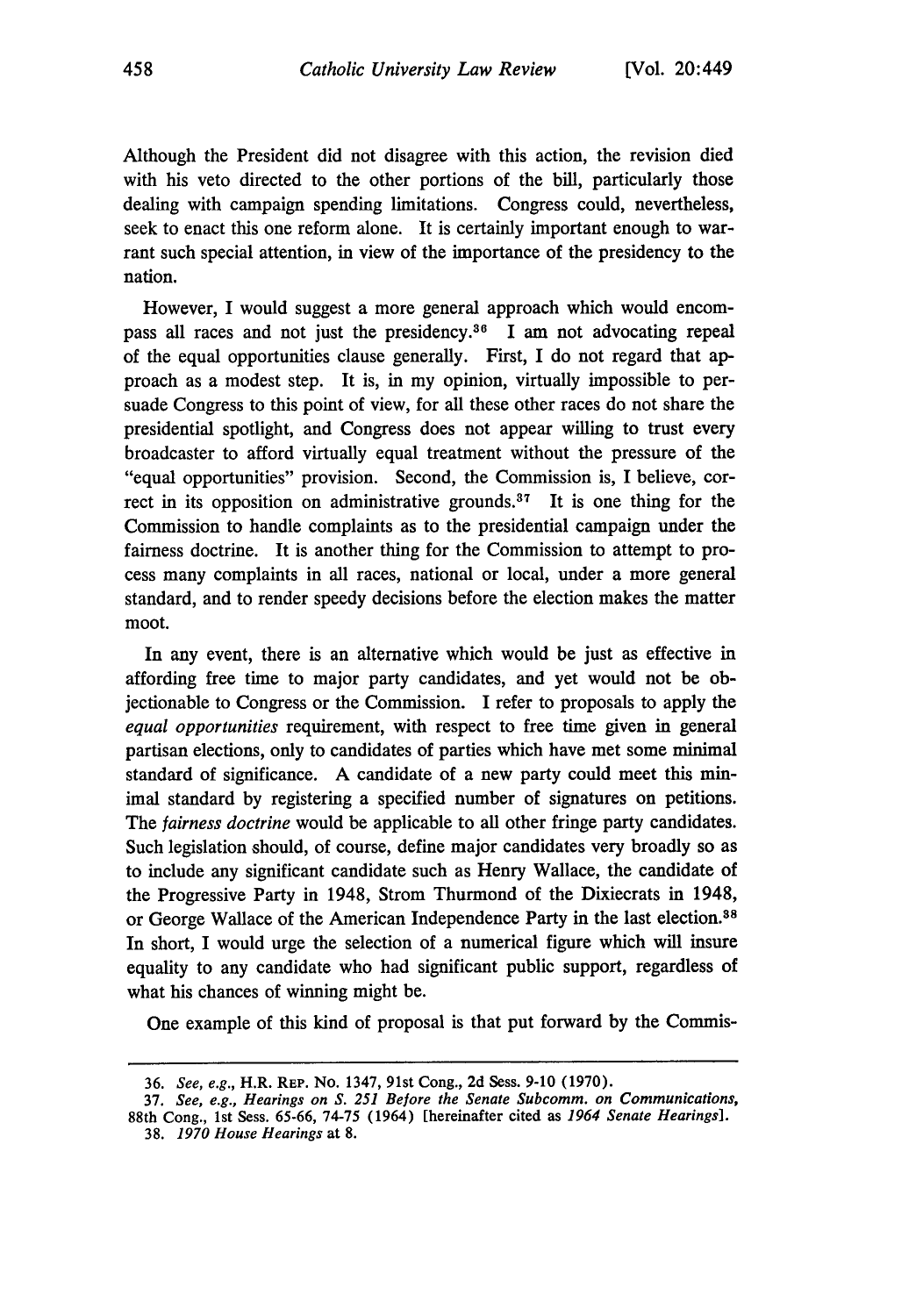sion during the hearings of S.3637.39 The FCC suggested that whenever a license permits a candidate for President or Vice President to use its facilities free of charge in the general election, it must provide an equal opportunity to every other such candidate who (1) is the nominee of a political party which (a) fielded candidates for those offices in at least thirty-four states in the last election, and (b) whose candidates received at least two percent of the total popular vote cast; or (2) is supported in his candidacy by petitions filed under state laws which petitions in the aggregate bear a number of valid signatures equal to at least one percent of the total popular vote cast in the preceding presidential election. In addition, in order to qualify for free time, the candidate's name would have to appear on the ballot in at least thiry-four states.<sup>40</sup>

In those cases where a legally qualified candidate for one of these offices does not meet the requirements of (1) and (2) above, he would be entitled to equal opportunity on stations located in states where his party received at least two percent of the total popular vote cast in the preceding presidential election, or if his candidacy is supported by petitions filed under the laws of the particular state which in the aggregate bear a number of signatures equal to at least one percent of the total popular vote cast in such state in the preceding presidential election.<sup>41</sup>

Candidates for all other public offices, would be afforded equal opportunity if (1) they have been nominated by political parties whose candidates in the preceding general election received at least two percent of the total popular vote cast for such offices; or (2) they are supported by state-validated petitions signed by eligible voters numbering at least one percent of the vote cast for such offices in the preceding general election.<sup>42</sup> A licensee would be bound by the fairness doctrine with respect to any candidate for any such office who does not meet the above criteria. <sup>43</sup>

I do not mean to indicate that the above proposal will be easy to enact. Congress is filled with incumbents, some of whom will not welcome proposals which will facilitate debates or free time for their challengers. But if this proposal had the full support of the industry and public interest groups, it would have a good chance of receiving support from a majority of the Congress. This means that the industry must stop its vain efforts to obtain repeal of Section 315. It means that public interest groups must shelve, for

<sup>39.</sup> *Id.* at **10,** 15-18.

<sup>40.</sup> *Id.* at 16.

<sup>41.</sup> *Id.*

<sup>42.</sup> *Id.*

<sup>43.</sup> The approach of this proposal is obviously applicable only to general elections of a partisan nature; its enactment would be a most significant step forward, even if it would not affect either the primary or the non-partisan election.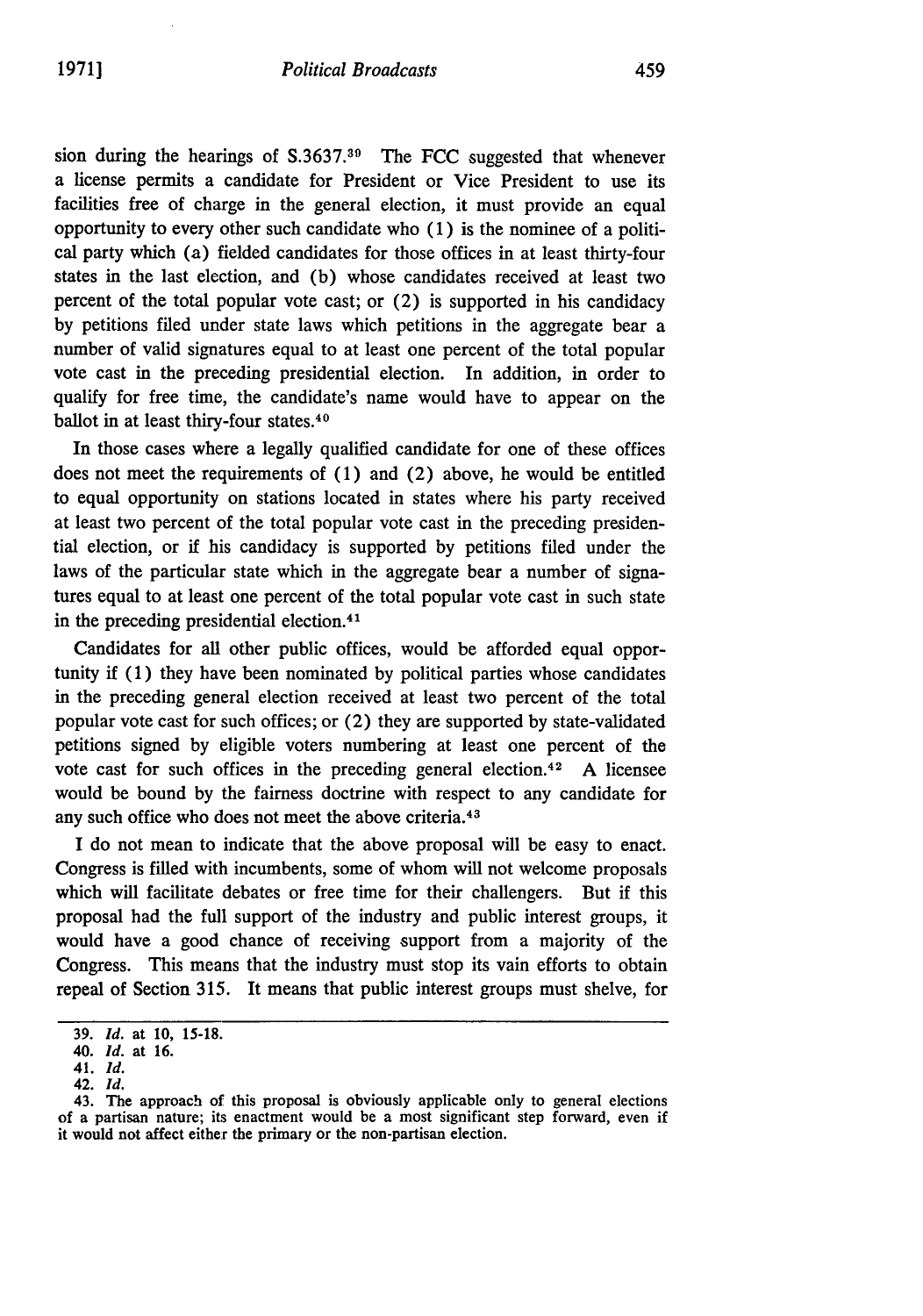the moment, their more ambitious reforms and try first to secure this revision. Indeed, I submit that if this relatively modest change cannot be enacted with a united front, there is no sense in urging more sweeping reforms.

The suspension of the equal opportunities requirement for the 1960 debates shows that this reform would result in substantial amounts of free time being afforded in the presidential and vice-presidential races. Experience in other campaigns does not give similar support to the broadcaster's claim that Section 315 inhibits their affording free time.<sup>44</sup> However, congressional enactment of this new legislation would establish a new mood-would clearly say to broadcasters: "You have been claiming that you will give large amounts of free time if only we remove the Section 315 equal time restriction. Well, we have done so; now you must put up or shut up."

I believe that most commercial broadcasters would respond favorably in these circumstances. Clearly, the educational broadcasters would do so. Indeed, the president of the new educational network, Public Broadcasting Service, has stated the network's intention to be a national platform for discussion of controversial political and social issues. CATV, with extensive channel capacity, will increasingly be able to make a constribution in this respect.

If broadcasters should not respond to this challenge, both the Congress and the Commission could take further action. If free time should not be made available in significant amounts, $45$  the Commission could require that a specified amount of free time, including prime time, be made available for political broadcasts. <sup>46</sup>

I do not mean to suggest that **by** making some free time available, this will automatically halt the rising costs of elections or put an end to the issue of elections being bought through TV "blitzes."<sup>47</sup> Standing alone, it will not

<sup>44.</sup> *See 1964 Senate Hearings.* **FCC** Chairman E. William Henry submitted an analysis to determine whether stations gave more time in races where there were two candidates than in races where there were more than two candidates. The Commission divided 36 states in which there were senatorial candidates into two groups: **28** states where there were two candidates and **8** states in which there were more than two candidates in the general elections. Its analysis showed first that only a minority of the stations gave sustaining time to senatorial candidates. Second, it found no significant differences in station participation in the senatorial races as between the two groups of states. In the **28** states with two senatorial candidates per race, **23** percent of the TV stations and nine percent of the AM stations reported free time for senatorial candidates. The comparable ratios for the **8** states were 26 percent of the TV stations and 14 percent of the AM stations. *Id.* at 70-73, **78-81.**

*<sup>45.</sup> See 1970 Hearings* at **9.**

<sup>46.</sup> See **47** U.S.C. §§ 303(b), 303(r), 307(d), 309, 315(a), (c) (1964). *See also* Red Lion Broadcasting Co. v. F.C.C., 395 **U.S.** 367 (1969); Farmers Union v. WDAY Inc., 360 U.S. **525, 534 (1959).**

<sup>47.</sup> The choice of the campaigns to be afforded free time would be a matter for the good faith, reasonable judgment of the licensee, While some races are so important that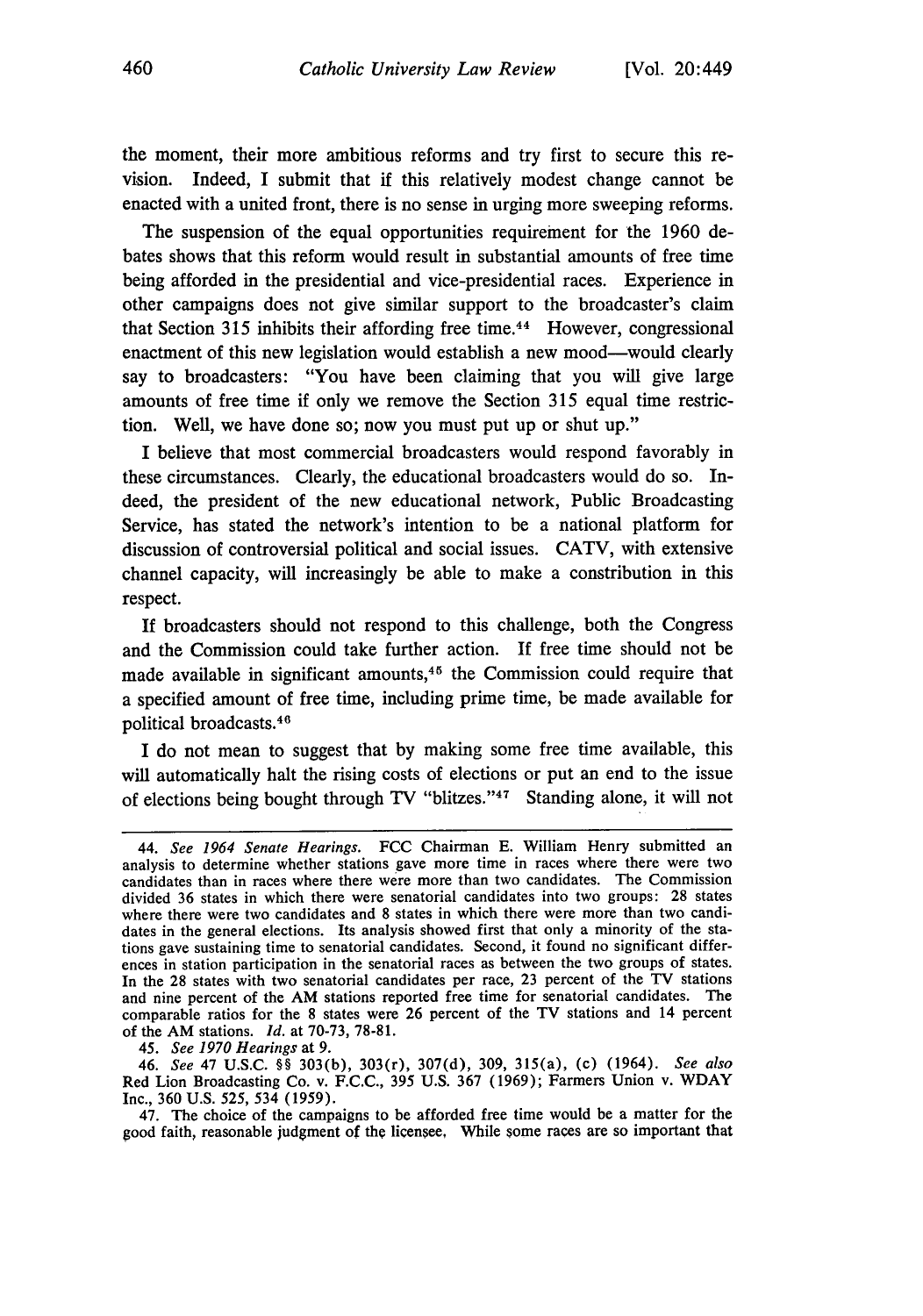do so, for candidates devote by far the greatest part of their broadcast expenditures to purchasing spot announcements. This will undoubtedly continue to be the case, absent some remedial measures in this respect. Thus, the most recent FCC Political Broadcast Survey showed that in 1968, of the \$49.3 million in political broadcast charges by radio and TV stations, 91 percent was for spot announcements and only nine percent for program time. More than five million political announcements were broadcast by radio and TV stations in 1968.48 Significantly, even with all the sustaining time given the candidates in 1960, the total expenditure for political broadcasting was much greater in 1960 than in 1956.<sup>49</sup> Here, I would simply note that it does not serve the public interest to have candidates or issues "hawked" like soap in brief announcements, some as short as eight seconds.<sup>50</sup>

The industry could act on its own. For example, the networks could adopt a policy of structuring their programs so that during campaigns, fiveminute segments at the end of a program would be available for political broadcasts. Some might balk at the suggestion that five minutes might be long enough to make a difference, but it is five to ten times longer than the usual presentations and allows for some development of a candidate's position on an issue. Further, a five-minute "insert" between popular entertainment programs would be more attractive than a half-hour program which commands a substantially reduced audience, often consisting mainly of the faithful. Except for spot announcements to raise campaign funds,  $51$  it might be more constructive for the networks to concentrate upon use of these five-minute segments.

There could be congressional action in this area. However, the most recent congressional action, **S.** 3637, the bill vetoed by President Nixon, was a mixed bag in these respects. I encouraged the sale of spots at reduced rates yet put a ceiling on the amount of broadcast expenditures which a candidate

48. F.C.C. Release *supra* note 1.

*51. See In re* Democratic *National Committee,* 25 F.C.C.2d 216, 228-30 (1970).

all licensees might want to cover them, it might be desirable to have all licensees in an area consult as to their plans for free time, so that the needs and interests of the area as to other less important but nevertheless significant races could be equitably served.

*<sup>49.</sup> See Hearings Before Communications Subcomm. of the Senate Committe on Interstate and Foreign Commerce,* 87th Cong., 1st Sess. 12 (1961).

*<sup>50.</sup> See, e.g., 1970 House Hearings* at 10, where Chairman Burch said: "The Commission understands why candidates have increasingly turned to the political spot. In or adjacent to a high-rated program, it can attract the attention of many viewers who would not watch a half-hour political broadcast, and its audience can be assumed to contain a much higher portion of uncommitted voters. Nevertheless, we would raise the issue as to how much short presentations-varying from a few seconds to 60 seconds-really contribute to an informed electorate, to a serious discussion of ssues. Specifically, we question whether the Congressional policy should not be to propote longer program presentations."